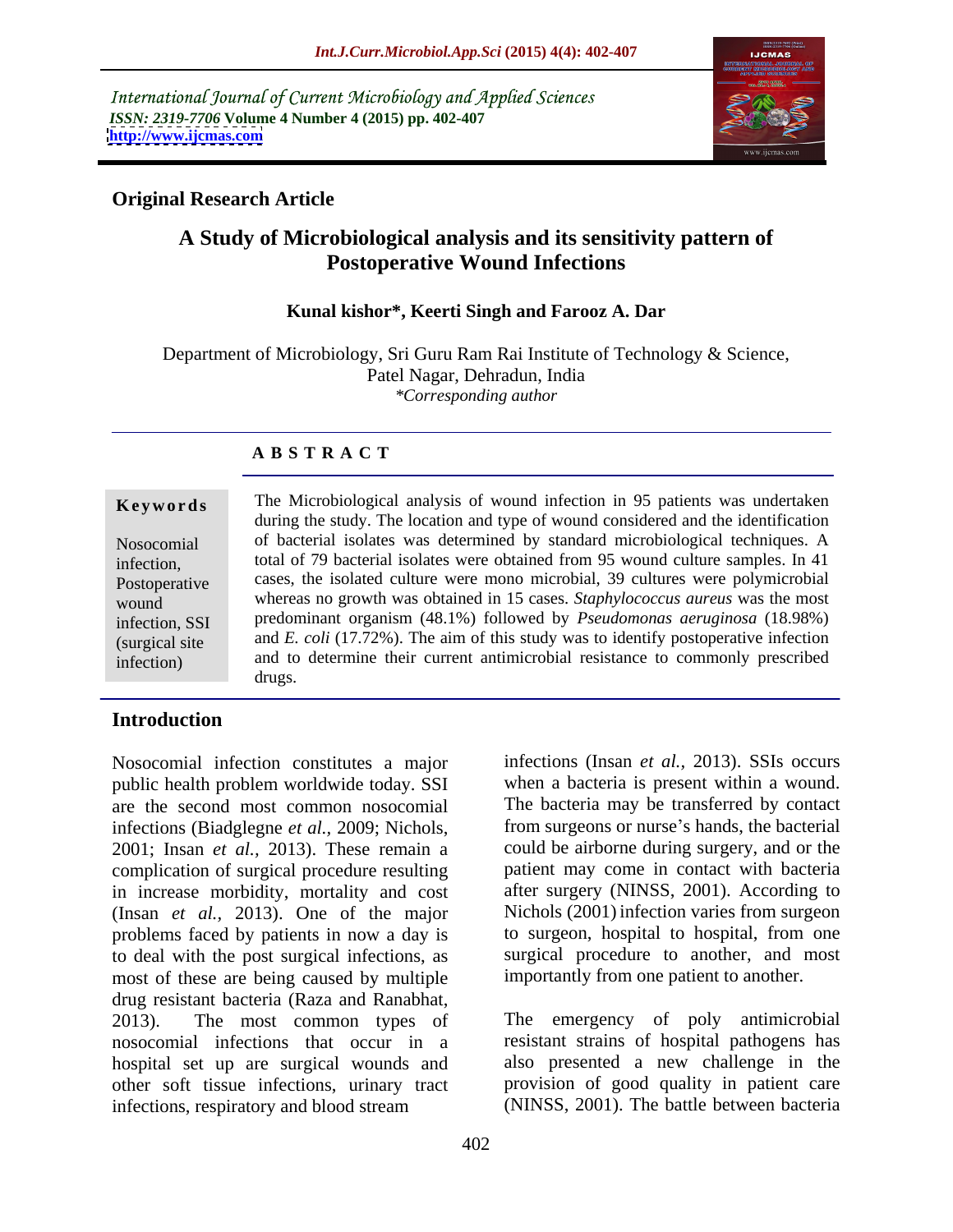and their susceptibility against drugs is yet by colony morphology, Gram's staining and problematic among public, researchers, clinicians and drug companies who are always looking for effective new molecules susceptibility pattern and evaluation of the (Majeed and Izhar, 2005; Raza and isolates were further performed on using Ranabhat, 2013; Lalithambigai *et al.,* 2014; Mueller Hinton agar medium (Raza and Verma *et al.,* 2012). Ranabhat, 2013; Mamal, 2014) against 10

The objective of present study is to survey the microbiological etiology of surgical **Result and Discussion** wound infections and to determine their

of 10 to 65 years and had undergone different kinds of surgery including general surgery, gynecological or obstetric surgery In present study only multiple samples were as well as orthopedic surgery (NINSS, 2001; further under taken in to the consideration

All the wounds were judged as infected by common pathogen present in post operative the presence of purulent material. Before wound infection was viz., *Staphylococcus* wound cleaning and dressing, the exudates *aureus* (48.1%) followed by *Pseudomonas*  from each wound site was carefully *aeruginosa* (18.98%), *E. coli* (17.72%) and collected by using sterile cotton swab (Biadglegne *et al.,* 2009). All the samples were labeled properly and immediately All the identified and screened strains were transported to the Microbiology lab of analyzed on Muller Hinton Agar (MHA) for

### **Processing of samples**

All the samples were inoculated over the isolated and identified organisms, with their Blood Agar and MacConkey s agar medium percentage occurrence of sensitivity and within two hours of collection and incubated resistance against each antibiotic. The at 37<sup>o</sup>C aerobically for 24 hrs, the plates sensitivity patterns define that the higher showing no growth were incubated for sensitivity percentage was given byanother 24 hrs. The isolates were identified

conventional biochemical characterization tests (Lalithambigai *et al.,* 2014) . Antibiotic antibiotics.

# **Result and Discussion**

current antimicrobial pattern against A total of 95 wound samples were isolated commonly used antibiotics in the hospital. from the postoperative sites, in which 15 **Materials and Methods** contain any micro-organism, remaining 80 **Sample population** Out of 80 wound sites, 41 sites harbor only About ninety five patients were taken sites represents multiple type of bacterial during the course of study that comprises of population, whereas the screened 31 sites 40 males and 55 females between the ages contain 6 type of different bacterial species wound sites were found sterile and does not sites contain various types of micro flora. single type of microorganism whereas 39 in different numbers.

Majeed and Izhar, 2005). due to variability in results and sensitivity.

**Sample collection** with its percentage of occurrence. The most *Staphylococcus epidermidis* (10.1%).

SGRRITS Dehradun for further processing. their sensitivity and resistance pattern against commonly used antibiotics.

Table 2 revealed the sensitivity pattern of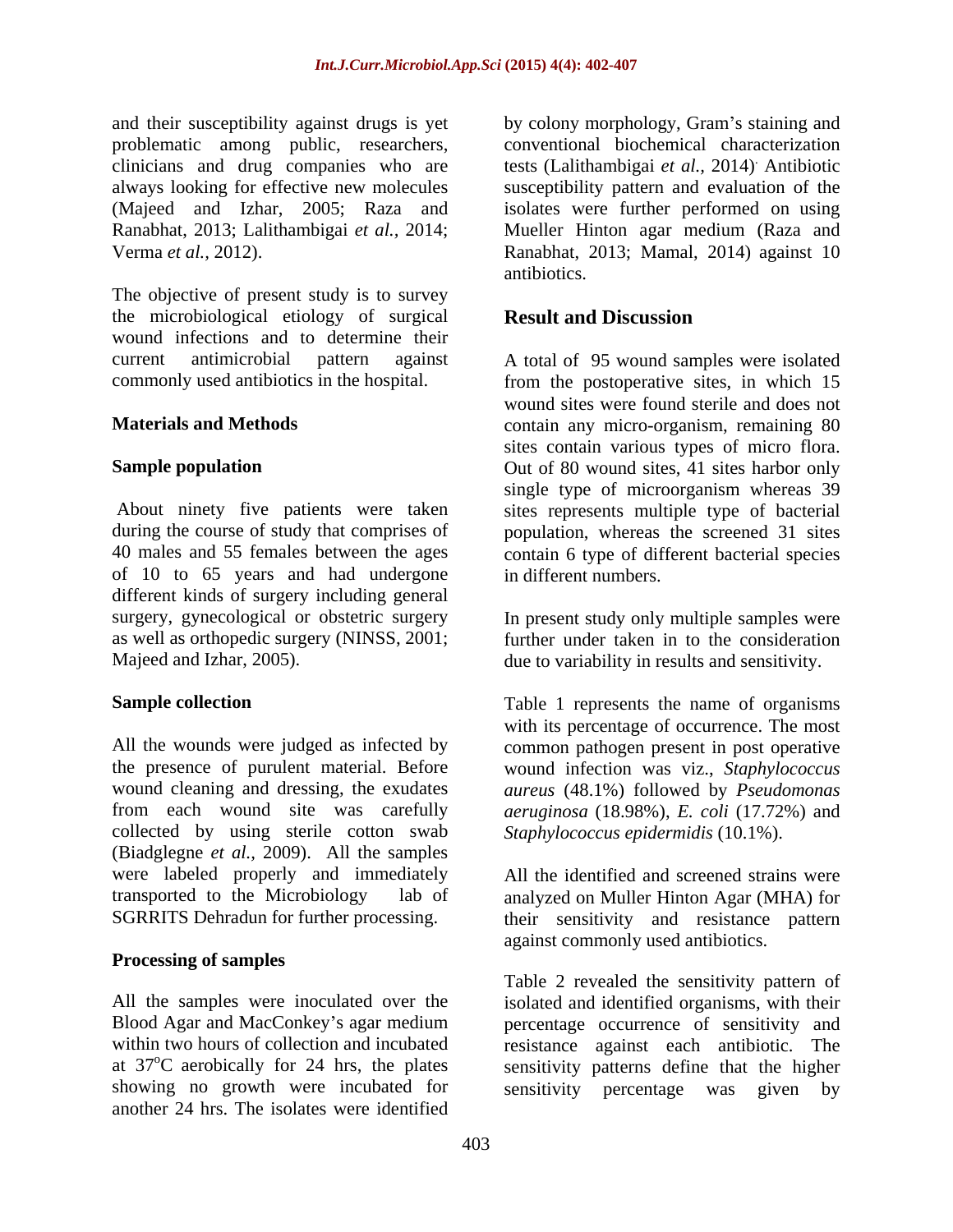Carbapenem (100%), Penicillin and its derivatives (97.4%), Quinolones (82.2%), Aminoglycosides (77.2%) whereas the (Imipenem, Meropenem), Penicillin

Superficial surgical site infections are most common problem in surgical practice. These are more prevalent after emergency in sensitivity to penicillin derivatives maximum number of patients being elder, Cephalosporin (ceftazidime) and to report  $4-7$  % wound infection rate on general surgical services and is responsible for the greatest delay in Hospital discharge Macrolides and Cephalosporins are

In this study the frequently isolated with super infections. Different organism was *Staphylococcus aureus*. In surveillance service (NINSS) survey (1997 Negative) as the most common organism *al.,* 2013).

An explanation to the above finding could be that in most of our surgical procedures It is with above evidenties the gastrointestinal tract was violated and that microbiologists the gastrointestinal tract was violated and results in contamination of the wound edges at the time of surgery. The other common pathogens isolated includes, *Pseudomonas* 

When considering sensitivity patterns, all time for surgeons to court 'new' antibiotics

maximum resistance was given by derivatives (Pipracillin/ Tazobactum). We Fosfomycin, Fusidic acid, Cetaperazone also found that *Staphylococcus aureus* is (100%), Macrolides (86%) and Cephalosporins (69.6%). (Vancomycin), a finding that is identical to surgical procedures. It could be attributable (Pipracillin/ Tazobactum) in our study and is to the fact that most of these patients are already reported (Gautam *et al.,* 2013; from low socioeconomic group with Amoran *et al.,* 2013). Third generation malnourished and majority has co- Aminoglycoside (gentamycin) has a potent morbidities like diabetes, chronic liver anti *Pseudomonas* activity (Majeed and disease and some are on immuno - Izhar, 2005). The antibiotic sensitivity of suppressive agents. Modern series continue other isolates showed a variable pattern of strain of pathogenic microorganism are highly sensitive against Carbapenem (Imipenem, Meropenem), Penicillin 100% sensitive to glycopeptides other national studies (Bessa *et al.,* 2013; Manikandan and Amasth, 2013; Anil, 2013). *Pseudomonas* also showed a maximum sensitivity to penicillin derivatives Cephalosporin (ceftazidime) and resistance and susceptibility.

(Mamal, 2014; Bibi *et al.*, 2012). ineffective against most of the pathogens the Nosocomial infection national propensities for promoting super infection. 2001) which report *Staphylococcus* (47%) increasing proportion of hospitalised elderly including of methicillin resistant patients who are much more susceptible to *Staphylococcus aureus* (MRSA) and such super infections. This may be due to *Staphylococcus epidermidis* (Coagulase which is responsible for causing SSI documented in other studies (Eagye *et al.,* (NINSS, 2001; Mulu *et al.,* 2012; Gautam *et*  2007). Quinolones, aminoglycosides and Macrolides and Cephalosporins are isolated from our study and are associated with super infections. Different Cephalosporin groups have different Demographically we are witnessing an extensive and over use of the Cephalosporins in last two decades as monobactum showed average spectrum of sensitivity for isolated organisms.

*sp., E. coli*, *Streptococcus sp., Proteus sp.,* pending. There are compelling evidence that *and Enterobacter sp* (Anil, 2013)*.* Cephalosporins are ineffective against the It is with above evidence and data in mind; that microbiologists and pharmacists develop a new 'standard surgical regime' for prophylaxis and empirical therapy when results of pus culture and sensitivity are common pathogens causing SSI and it is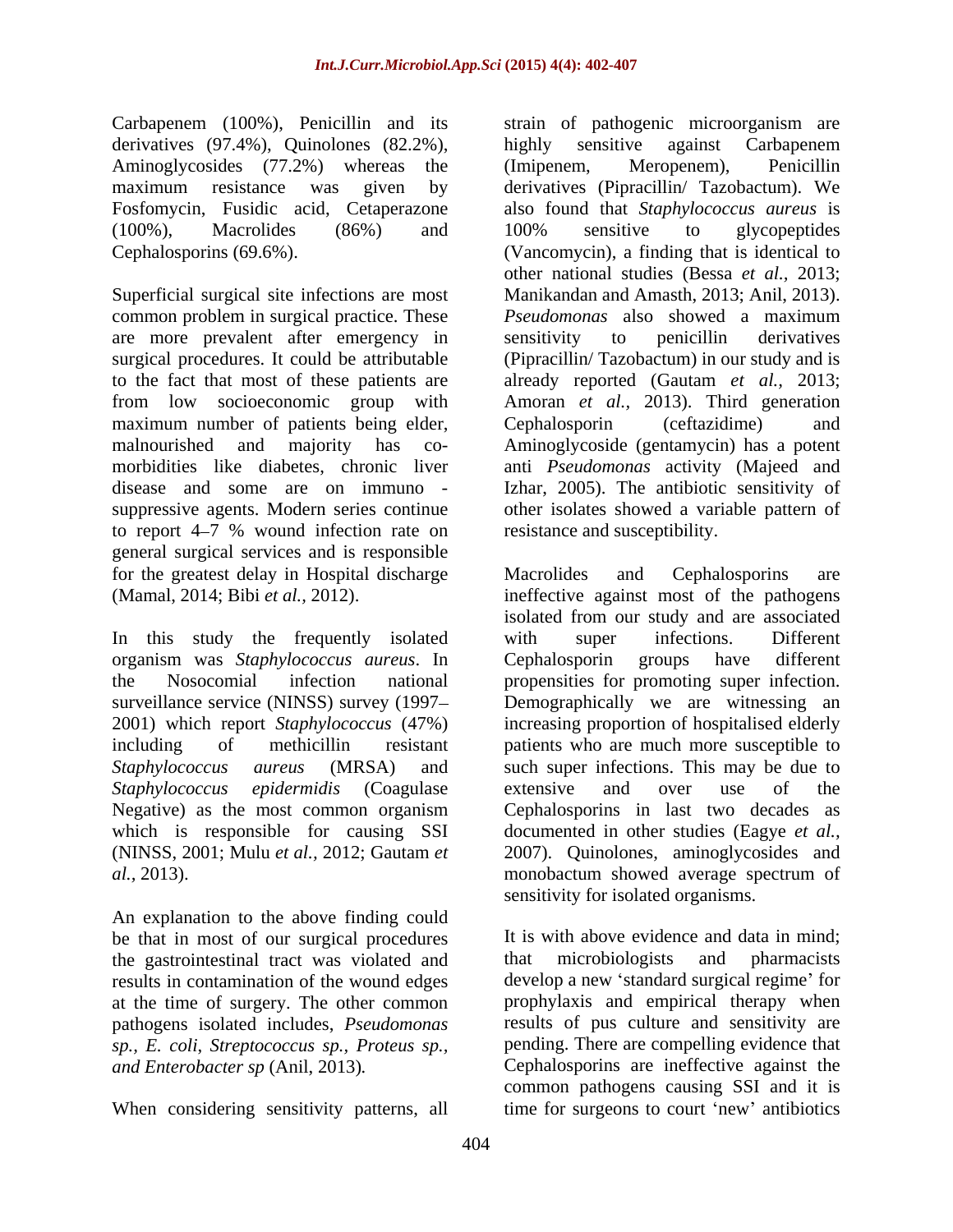effective against today's pathogens for both state of causative pathogens and their prophylaxis and empirical therapy. sensitivity from superficial incisional SSI in our hospital.

This study gives us an insight to the current

| S.No Name of organism  | No. of organism | Percentage (%) |
|------------------------|-----------------|----------------|
| S. aureus              |                 |                |
| S.epidermidis          |                 |                |
| Escherichia coli       |                 | 1772<br>11.12  |
| Proteus mirabilis      |                 |                |
| Pseudomonas aeruginosa |                 | 18.98          |
| Enterobacter sp.       |                 |                |
| 1 otal                 |                 | 100            |

**Table.1** List of Bacterial isolates recovered from patient's post operative wounds

**Table.2** Antimicrobial susceptibility patterns of wound culture isolates

|                    | E. coli     |                 | Staph.                |                |                   |         | Enterobacter |         | Proteus   |         |             | %age |             |
|--------------------|-------------|-----------------|-----------------------|----------------|-------------------|---------|--------------|---------|-----------|---------|-------------|------|-------------|
|                    |             | $(n=14)$ aureus |                       |                | aeruginosa   spp. |         |              |         | mirabilis |         | epidermidis |      |             |
|                    |             |                 | $(n=39)$              |                |                   |         |              | $(n=3)$ |           |         |             |      |             |
|                    |             |                 |                       |                | $(n=15)$          | $(n=1)$ |              |         |           | $(n=7)$ |             |      |             |
| <b>Antibiotics</b> |             |                 |                       |                |                   |         |              |         |           |         |             |      |             |
| Penicillin         | $12 \mid 2$ |                 | $39 \mid 0$           |                | $15 \quad 0$      |         |              |         |           |         | $\Box$ 0    |      | $97.4$ 2.5  |
| Derivatives        |             |                 |                       |                |                   |         |              |         |           |         |             |      |             |
| Carbapenem         | $14 \mid 0$ |                 | 39 <sup>1</sup> 0     |                | $15 \quad 0$      |         |              |         |           |         |             | 100  |             |
| Quinolones         |             |                 | 30 <sup>°</sup>       |                |                   |         |              |         |           |         |             | 82.2 | 17.7        |
| Monobactum         |             |                 | $28 \mid 11$          | $\overline{ }$ |                   |         |              |         |           |         |             | 72.1 | 27.8        |
| Cephalosporins     |             |                 | 28                    |                |                   |         |              |         |           |         |             |      | $30.3$ 69.6 |
| Aminoglycosides    |             |                 | 39 <sup>1</sup>       |                | 12                |         |              |         |           |         |             |      | 77.2 22.7   |
|                    |             |                 |                       |                |                   |         |              |         |           |         |             |      |             |
| Macrolides         |             | 14              | 28<br>$\overline{11}$ |                |                   |         |              |         |           |         |             |      | $13.9$ 86.0 |
| Lincomycin         |             |                 | 25 14                 |                |                   |         |              |         |           |         |             |      | $31.6$ 68.3 |
| Glycopeptides      |             |                 | 39 <sup>1</sup>       |                |                   |         |              |         |           |         |             |      | $49.3$ 50.6 |
| Miscellaneous      |             | 14<br>$\theta$  |                       | $39 \mid 0$    | 15                |         |              |         |           |         |             |      | $0.05$ 100  |

 $% R$  = Percentage Resistance;  $% S$  = Percentage Sensitivity

We suggest that surgeon, pharmacist, common prevalent stains of micro-Epidemiologist and microbiologist, to take their local infecting organism/sensitivity pattern into account when formulating prophylaxis as well as empirical therapy guideline for individual surgical site. We I would like to give my sincere thanks to also suggest that the chosen antibiotic must S.G.R.R.I.T.S for providing facilities for have antimicrobial susceptibility for the

common prevalent stains of micro organisms.

### **Acknowledgment**

completing this work.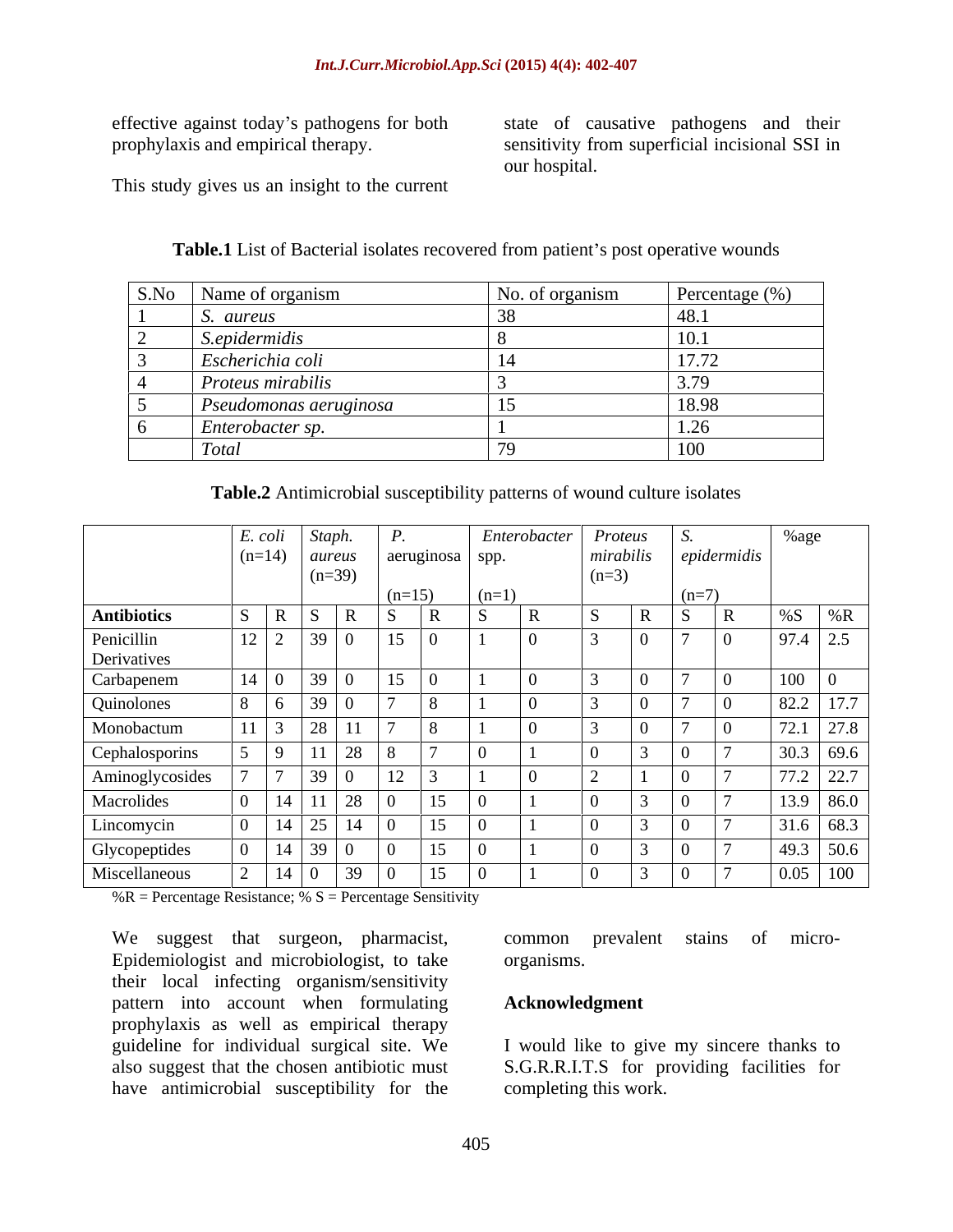- Biadglegne, F., Abera B., Alem, A., *et al.*
- Nichols, R.L.S. 2001. Clinical presentations of soft-tissue infections and surgical site infections. *Clin. Infect. Dis., Antimicrob.,* 13: 14. Amoran, O.E., Sogebi, A.O., Fatugase,
- Insan, N.G.*,* Payal, N.*,* Singh, M., Yadav, infection: bacteriology and antibiotic Dis. Health., 3(1): 25–36.
- Surveillance of surgical site infections in
- 
- 
- Lalithambigai, J., Kavitha, A., susceptibility pattern in a tertiary
- Verma, A.K., Kapoor, A.K., Bhargava, A.

**References** care hospital in Allahabad, India. *Internet J. Med. Update.,* 7(1): 27 34.

- 2009. Bacterial isolates from wound Mamal, M. 2014. Antimicrobial infection and their antimicrobial susceptibility pattern of bacterial susceptibility pattern in Felege isolates from wound infection and Hiwot Referral Hospital, North West their sensitivity to alternative topical Ethiopia. *Ethiop. J. Health Sci.,* 19: 173 177. Specialized Hospital, South-West Mamal, M. 2014. Antimicrobial isolates from wound infection and agents at Jimma University Ethiopia. *Ann. Clin. Microbiol.*
- 33(Suppl 2): 84 93. O.M. 2013.Rates and risk factors A., Chaudhary, B.L.*,* Srivastava, A. infections in a tertiary care center in 2013. Post operative wound South-Western Nigeria. *Int. J. Trop.* associated with surgical site *Dis. Health.,* 3(1): 25–36.
- sensitivity pattern. *ijcrr*., 5(13): 74 Bibi, S., Channa, G.A., Siddiqui, T.R. 2012. 79. Pattern of bacterial pathogens in English hospitals. (1997 2001). sensitivity patterns. *J. Surg. Pak* Nosocomial Infection National  $(Int), 17(4): 164-167.$ postoperative wounds and their *(Int).*, 17(4): 164–167.
- Surveillance Service (NINSS). *PHLS*  Mulu, W., Kibru, G., Beyene, G., Damtie, *publications* 2001. M. 2012. Postoperative nosocomial Majeed, M.T., Izhar, M. 2005. Glycopeptides sensitivity pattern in resistance pattern of bacteria isolates staphylococci isolated from clinical specimens in a tertiary care hospital. Hiwot Referral Hospital, Bahirdar. *Ann. KE Med. Coll.,* 11: 263 717. *Ethiop. J. Health Sci.,* 22(1): 7 18. infections and antimicrobial among patients admitted at Felege
- Raza, M., Ranabhat, A. 2013. Antimicrobial Gautam, R., Acharya, A., Nepal, H.P., susceptibility patterns of the bacterial Shrestha, S. 2013. Antibiotic isolates in post-operative wound susceptibility pattern of bacterial infections in a tertiary care hospital, isolates from wound infection in Kathmandu, Nepal. *Open J. Med.* Chitwan Medical College Teaching *Microbiol.,* 3: 159 163. Shrestha, S. 2013. Antibiotic isolates from wound infection in Hospital, Chitwan, Nepal. *IJBAR.,* 4(4): 248–252.
	- Indrapriyadharsini, R., Rajesh, K.R. Bessa, L.J., Fazii, P., Giulio, M.D. 2013. 2014. Postoperative wound infections and their antimicrobial care hospital in salem, India. *IJRPP*, about wound infection. *Int. Wound*<br>3(1). <br>*J.*, doi:10.1111/iwj.12049. Bacterial isolates from infected wounds and their antibiotic susceptibility pattern: some remarks about wound infection. *Int. Wound J.,* doi:10.1111/iwj.12049.
	- 2012. Antimicrobial susceptibility Antibiotic susceptibility of bacterial pattern of bacterial isolates from strains isolated from wound surgical wound infections in tertiary example infection in tertiary infection at the Pattukkottai. Manikandan, C., Amasth, A. 2013. strains isolated from wound infectionpatients in Pattukkottai,